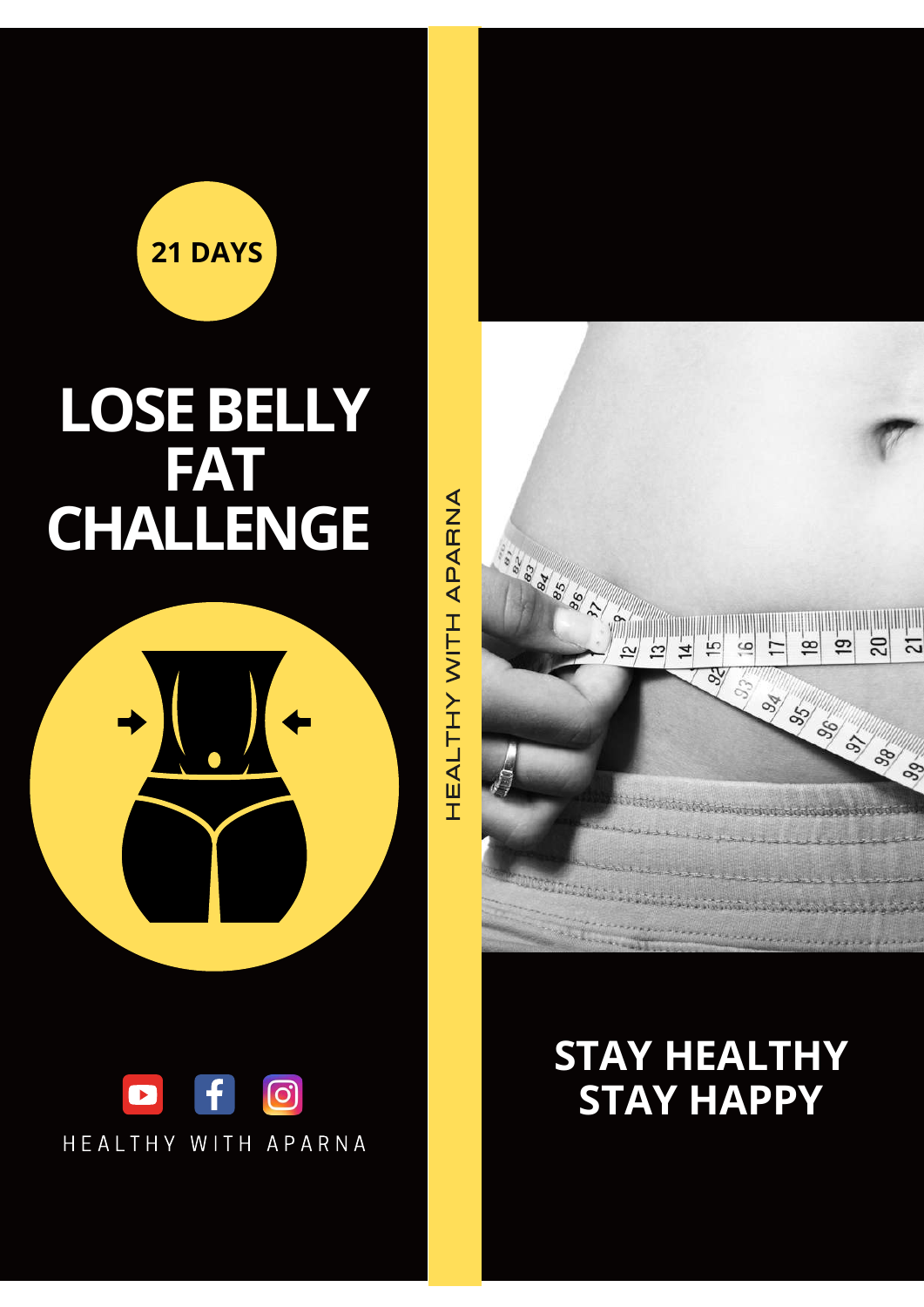# **LOSE BELLY FAT CHALLENGE**

**DISCLAIMER** 

The information provided in this manual is intended to promote general health improvement through healthy eating, being active and mental well being by focusing on building long lasting healthy habits. Please note that : it is not intended as medical advice, and should not be used to diagnose, treat, cure or prevent any medical conditions. These guidelines were not created to suit any nutrient deficiencies, sensitivities, allergies or any other food related health problems or concerns.

Every individual is unique and will have their own specific needs and the information and recommendations contained in this guide are designed as a set of "generic guidelines" only. This manual does not consider any person's specific objectives, situations or individual requirements.

Kindly note that, please avoid exercise if you had any surgery in the past or suffer from any injury which may aggravate the pain or you have DR or recently had delivery. It is strongly recommended that you should consult with your physician or therapist before starting any exercise program. By engaging in this or exercise program, you agree that you do so at your own risk.

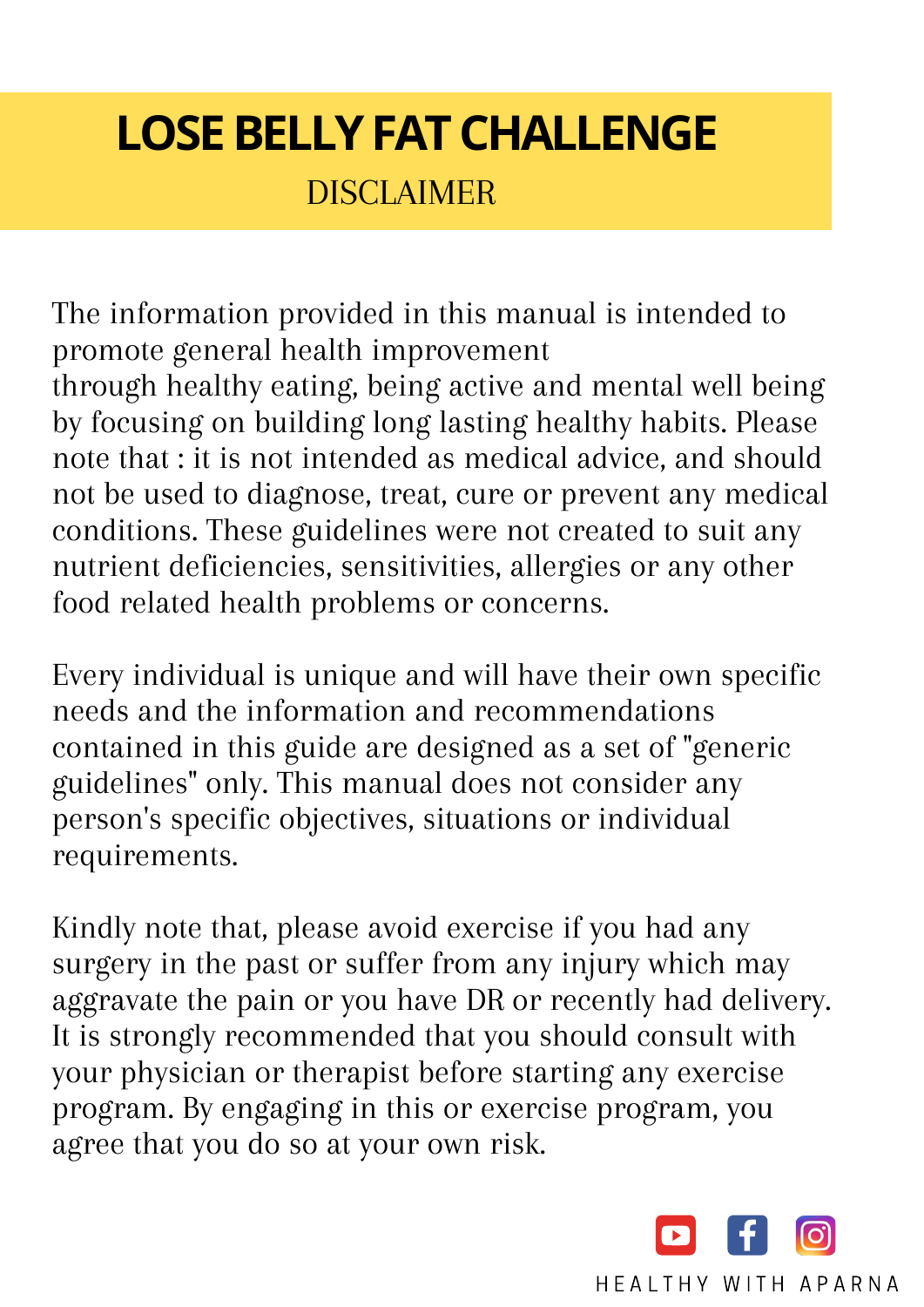# INTRODUCTION **LOSE BELLY FAT CHALLENGE**

#### Welcome to Lose belly fat challenge !

#### What is Lose belly fat challenge?

For 21 days on regular basis, you will learn to eat healthy and incorporate regular workouts and learn about healthy lifestyle.

#### Challenge benefits

- Through Right Nutrition : Reduce weight, inflammation, bloating , better metabolism, energy level, improved immunity.
- Through Exercise : Improve strength, mobility, endurance and flexibility
- Through Daily Practice & Mindfulness: Improve mood, better sleep and overall mental well being.
- Through Community Engagement: receive support, meet like minded, coach guidance, make connections, daily dose of motivation.

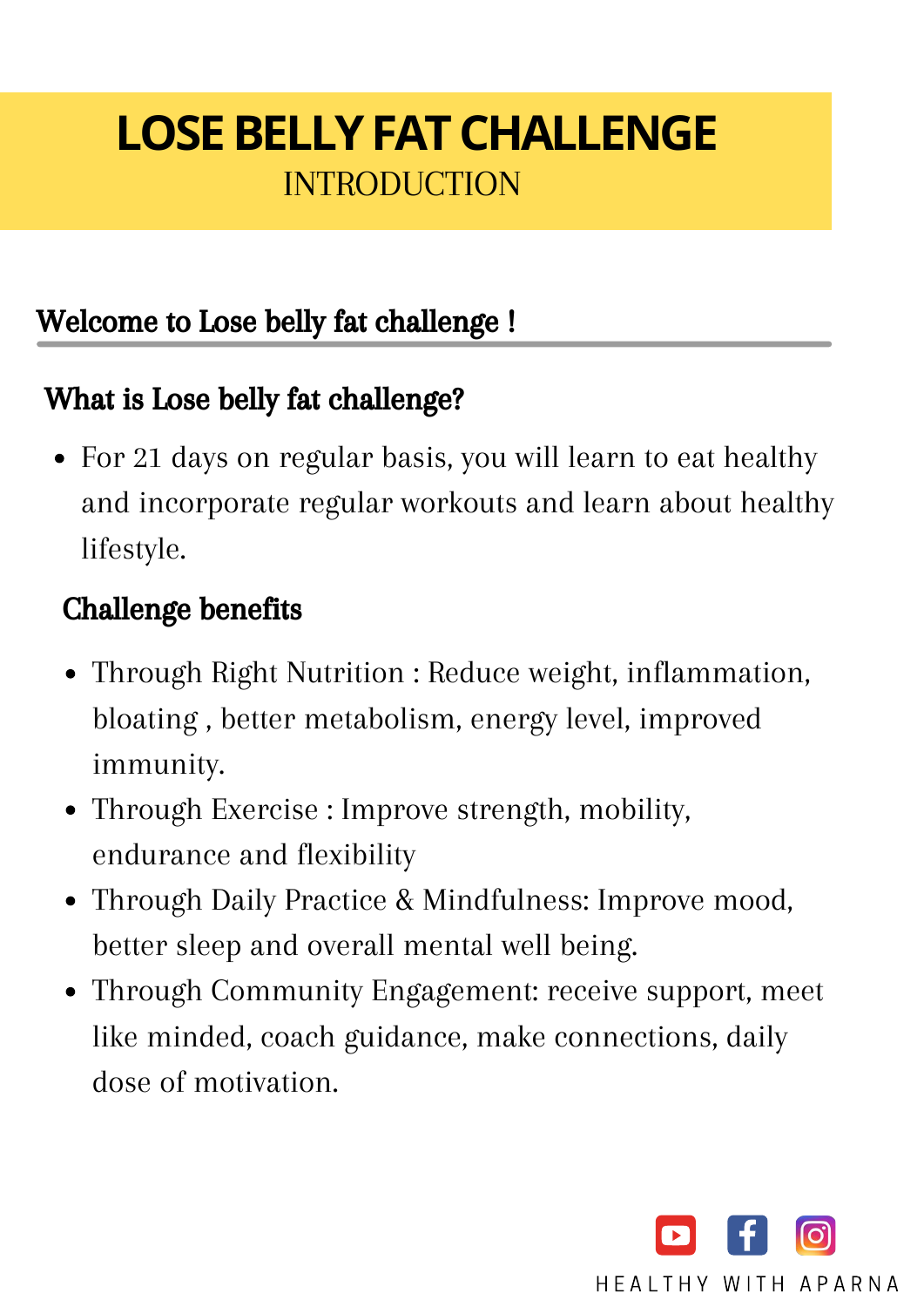# CHALLENGE GUIDELINES **LOSE BELLY FAT CHALLENGE**

#### BALANCED NUTRITION

Eat well balanced meal consists of protein source, complex carbohydrates, good fat and with lots of vegetables.

#### REDUCE/AVOID

Avoid junk, processed and sugary foods, they tend to cause bloating, inflammation, water retention or may make you feel sluggish, reduce your metabolism and have many side effects in long run.

#### **HYDRATE**

Drink a minimum of 2-3L of water each day. Keep a bottle to measure daily intake.

#### **FOCUS**

Begin each day with a daily practice of mindfulness. This includes 5 minutes of meditation, journaling, reading or breath work.

#### **SLEEP**

Give importance to your sleep because it plays an important role in building your overall health.

#### SHARE

Share your daily journey and connect with an amazing community. Join the **[Faceboook](https://www.facebook.com/groups/healthywithaparna)** group for support & share your daily progress on Instagram with #healthywithaparna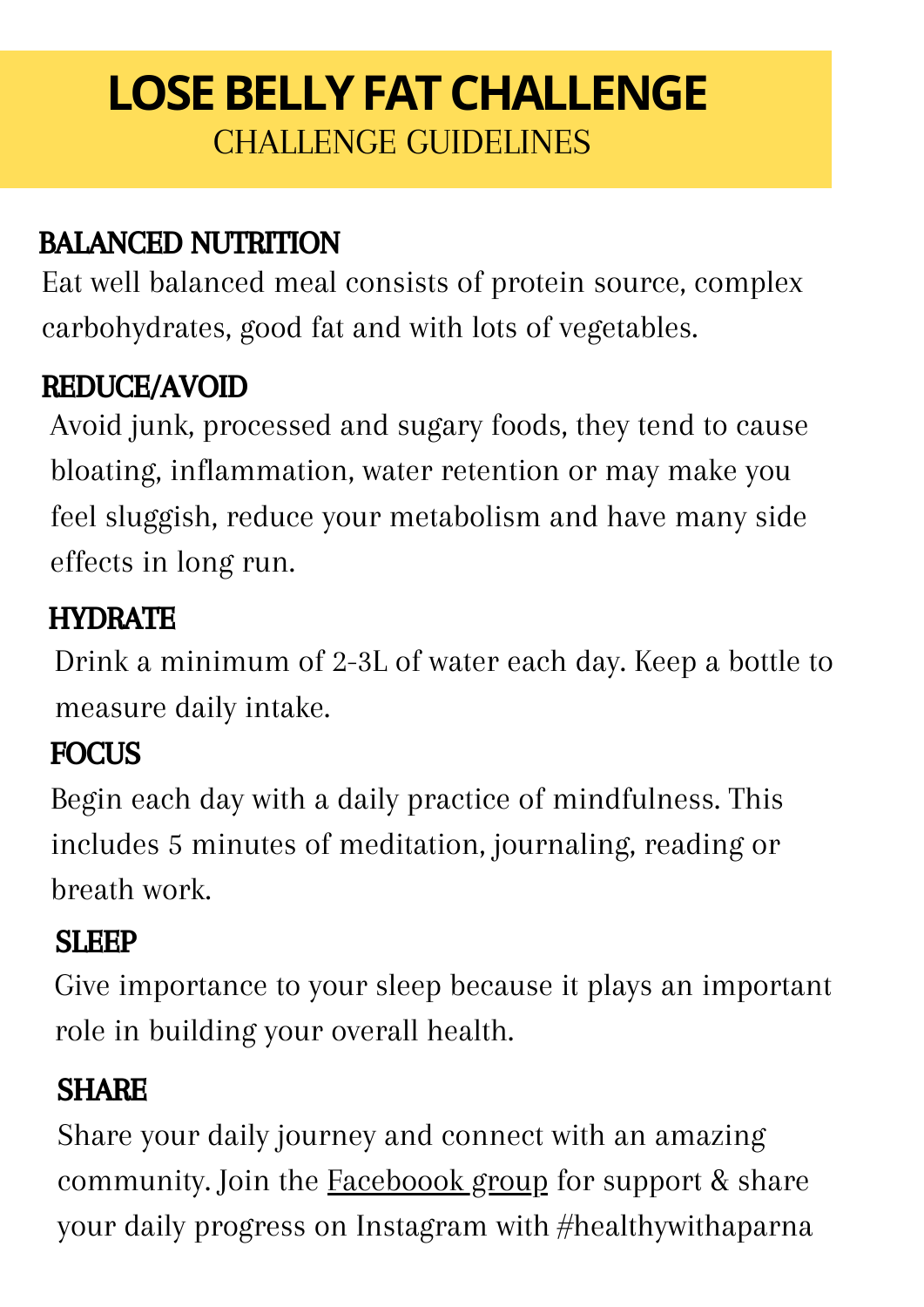### PILLARS FOR GOOD HEALTH **LOSE BELLY FAT CHALLENGE**



MENTAL WELL-BEING





BALANCED NUTRITION



PHYSICAL ACTIVITY

**WATER** 

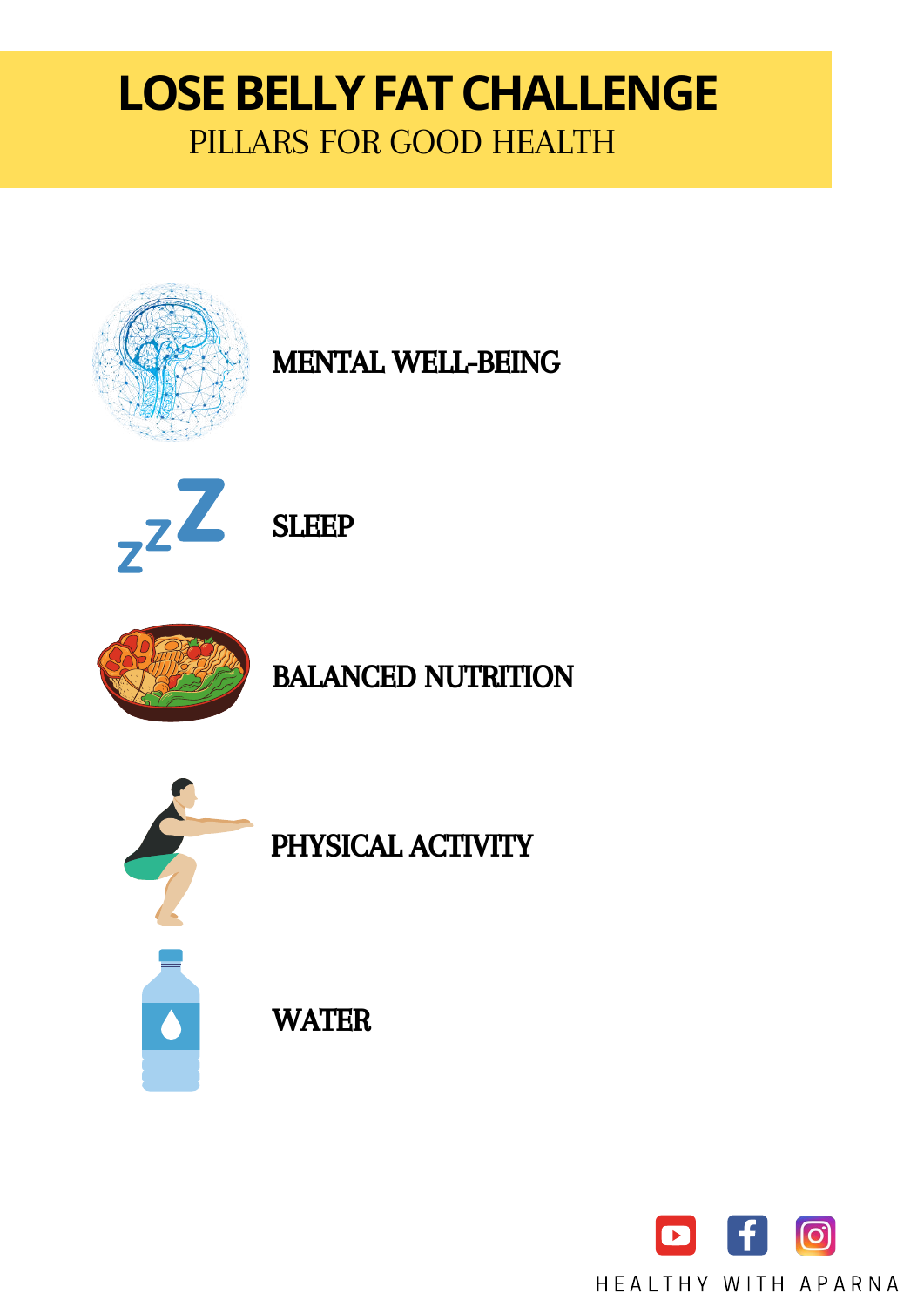# **NUTRITION LOSE BELLY FAT CHALLENGE**

We need to eat different types of food everyday. A balanced diet contains all the nutrients in the correct amounts to meet an individual's nutrition needs.

#### **VARIETY**

A balanced diet contains different types of food from different sources, includes cereals, vegetables, fruits, meat, eggs & dairy.





#### **MODERATION**

Portion control doesn't mean eating too less or too much, it means eating as per our body needs.

#### BALANCE

We should eat as per our body needs. We should balance our food intake with our daily activities.



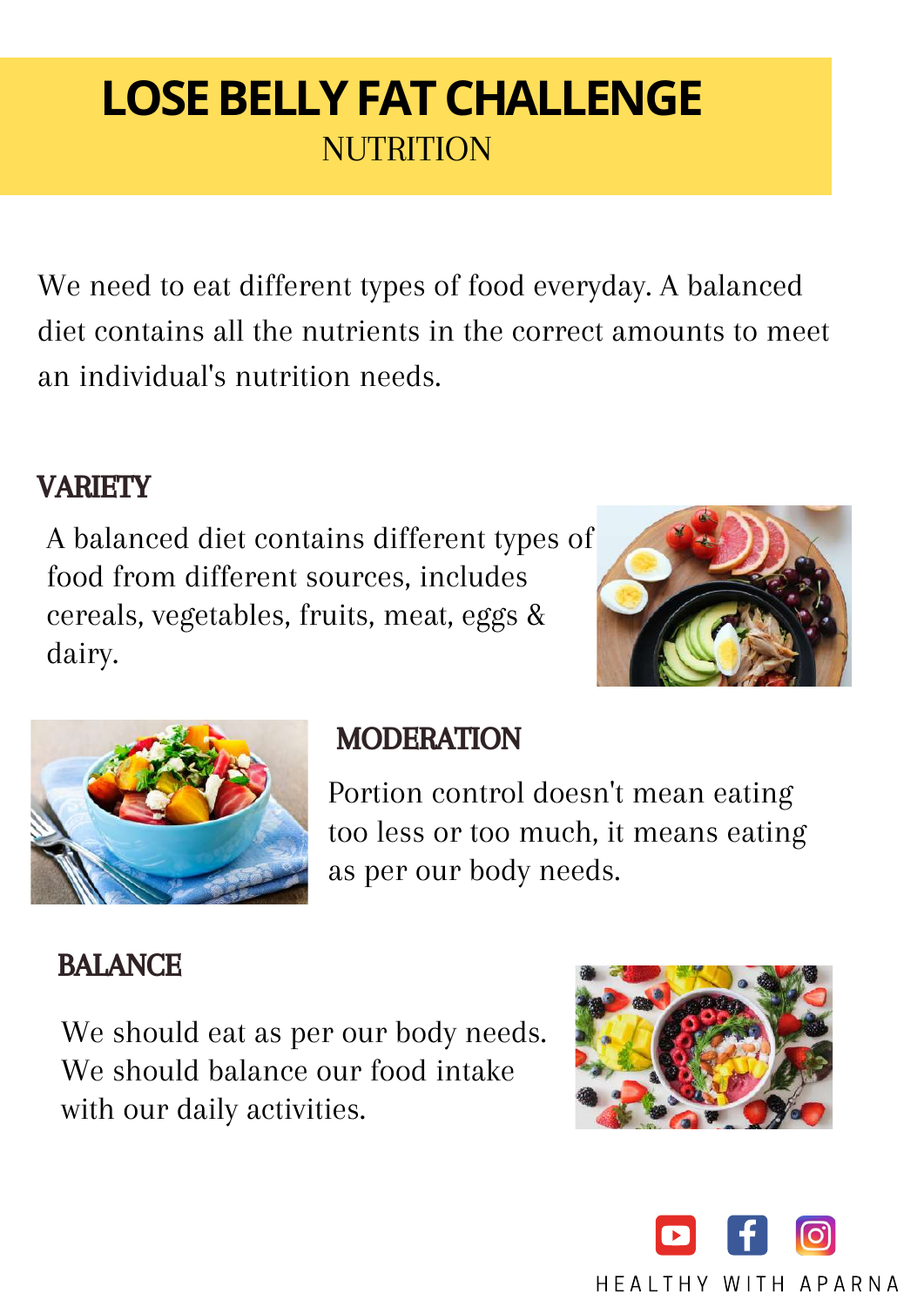# FOODS TO AVOID/REDUCE **LOSE BELLY FAT CHALLENGE**

- Try to avoid foods which are high in Trans-fat, refined sugar, highly processed because they can cause many Health problems in long run.
- Some time indulgence is fine but adding these foods on regular basis can leads to lot of Health problems in future.
	- Sugary cereals
	- Margarine sticks
	- Junk food
	- Processed foods
	- Canned/Packed foods
	- Carbonated Drinks



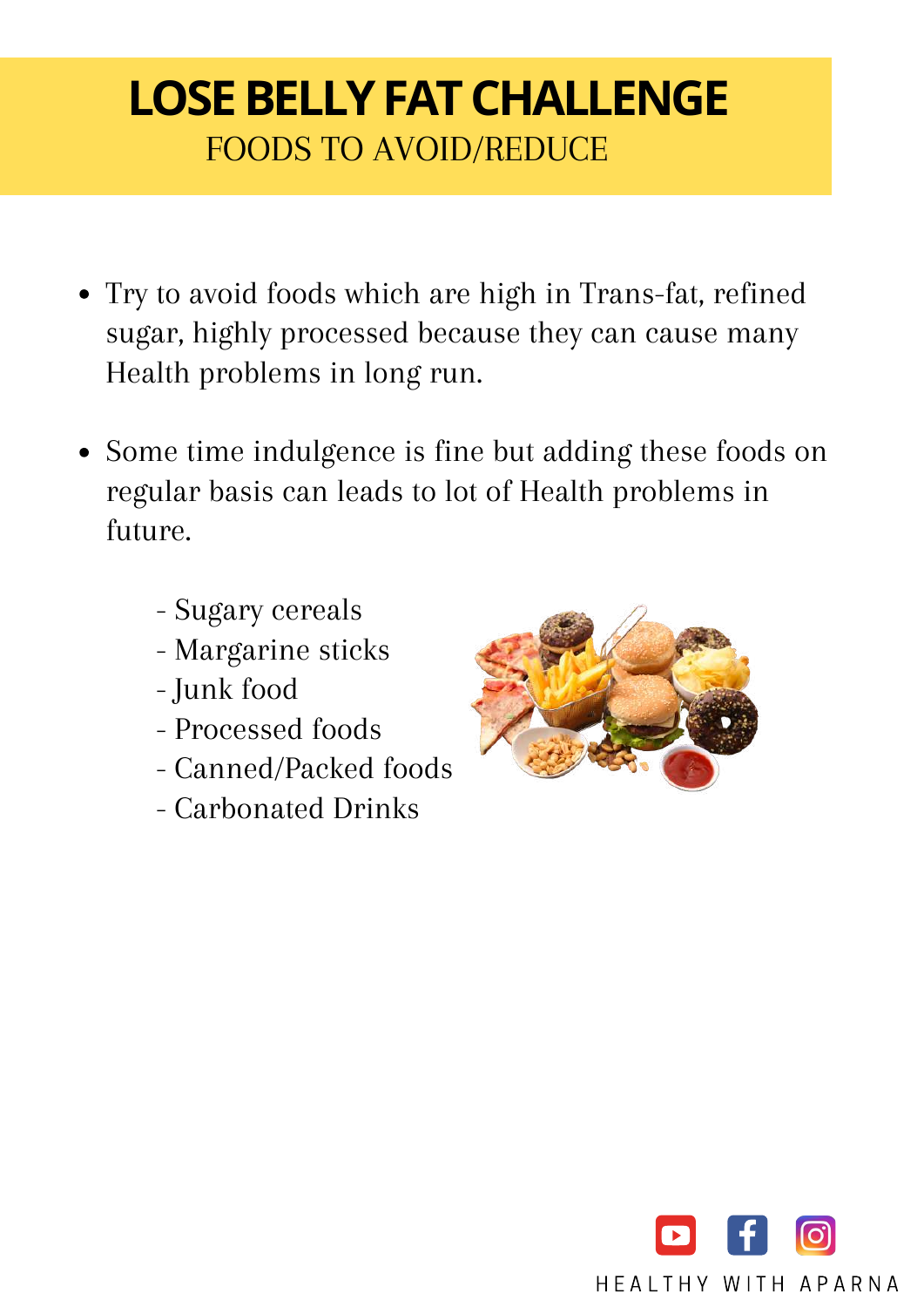### HEALTHY PLATE **LOSE BELLY FAT CHALLENGE**

My Healthy Plate is a friendly, easy-to-understand visual guide for creating balanced and healthy meals.



- Add protein in every meal, common sources of proteins are soy, tofu, edamame, chicken breast, eggs, panner.
- Look for filling your half plate with vegetables and rest half with protein and complex carbohydrates.
- Sources of complex carbohydrates are : multigrain flour, rolled oats, broken wheat.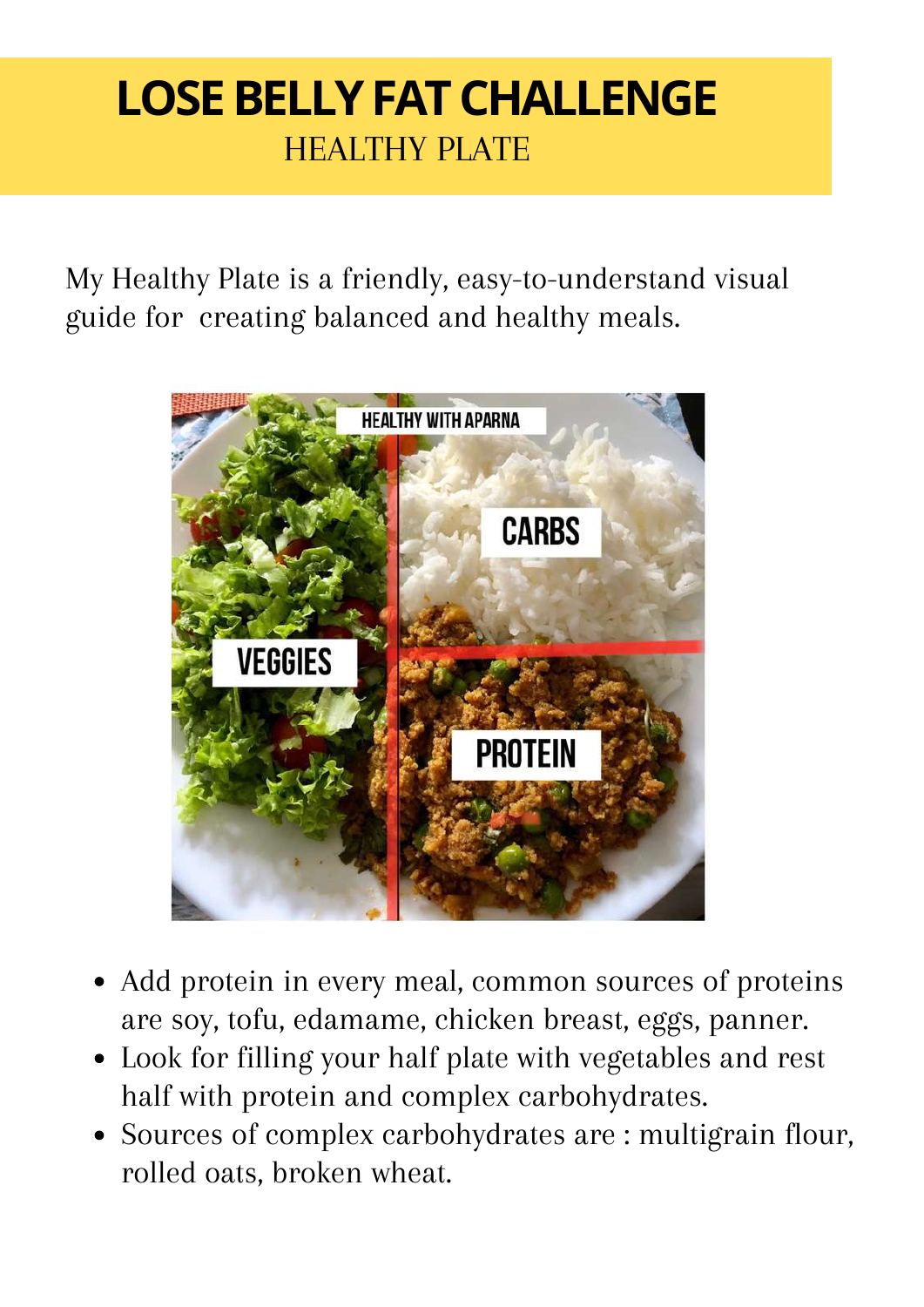### SOURCE OF CARBOHYDRATES **LOSE BELLY FAT CHALLENGE**

- Wheat flour
- Besan
- Rolled Oats
- Buckwheat(kutu)
- Sooji
- Rajgira flour
- Ragi flour
- Sattu
- Wheat Bread
- Brown Rice
- Sabudana
- White rice
- Brown rice
- Soy flour
- Wheat pasta/spaghetti

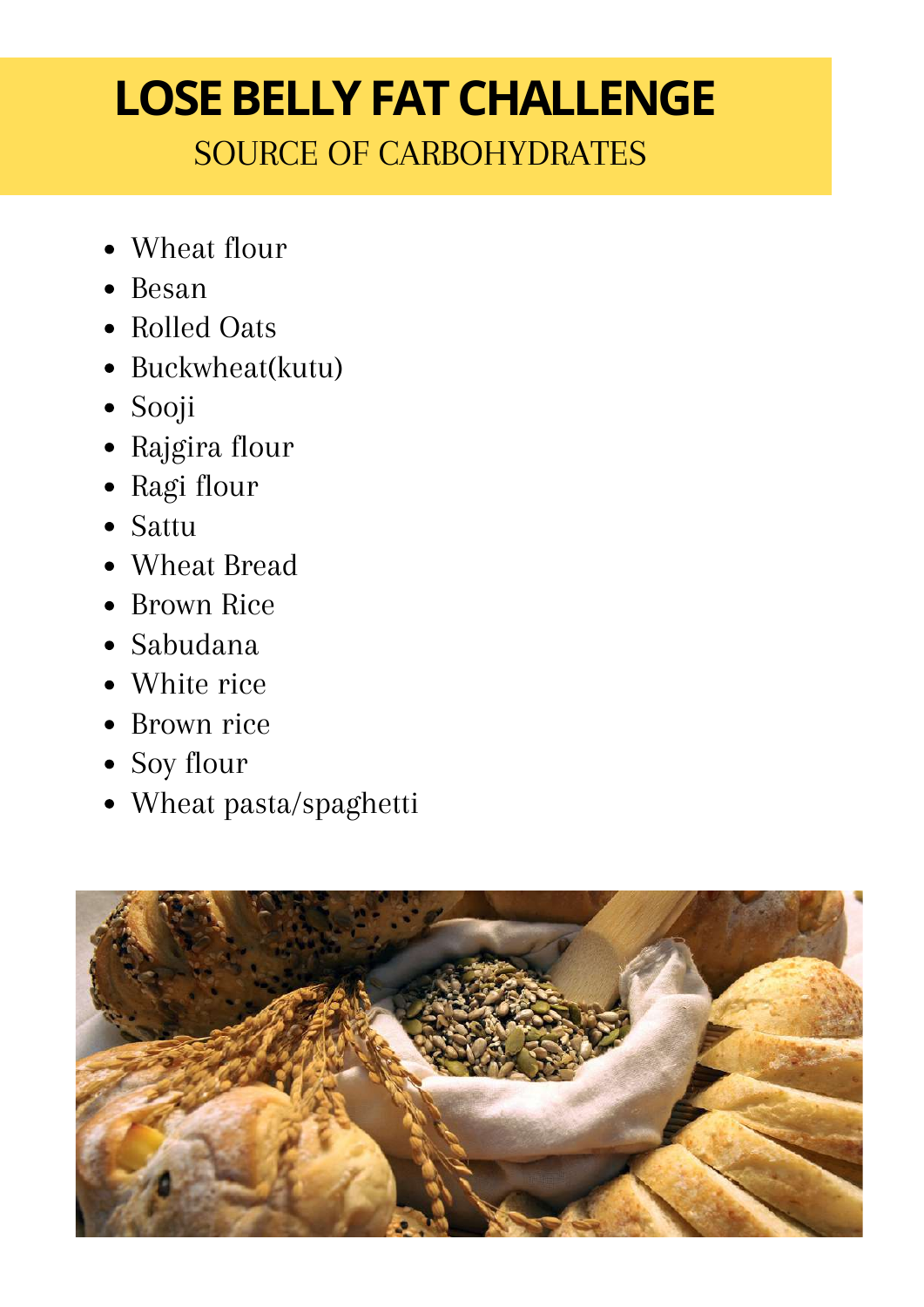# SOURCE OF PROTEIN **LOSE BELLY FAT CHALLENGE**

When it comes to Veg source of protein : Soy & paneer contain good amount of protein

When it comes to Non-veg source of protein : Chicken & Eggs are best.

Apart from those mentioned above, Lentils & Legumes also contain protein, apart from carbohydrates.

- Chana dal
- Kulthi dal (Horse gram)
- Masoor dal
- Urad dal
- Moong dal
- Toor dal
- Chickpeas
- Red Kidney beans
- Pinto beans
- Black beans
- Black-eyed peas
- Soy beans
- Navy beans

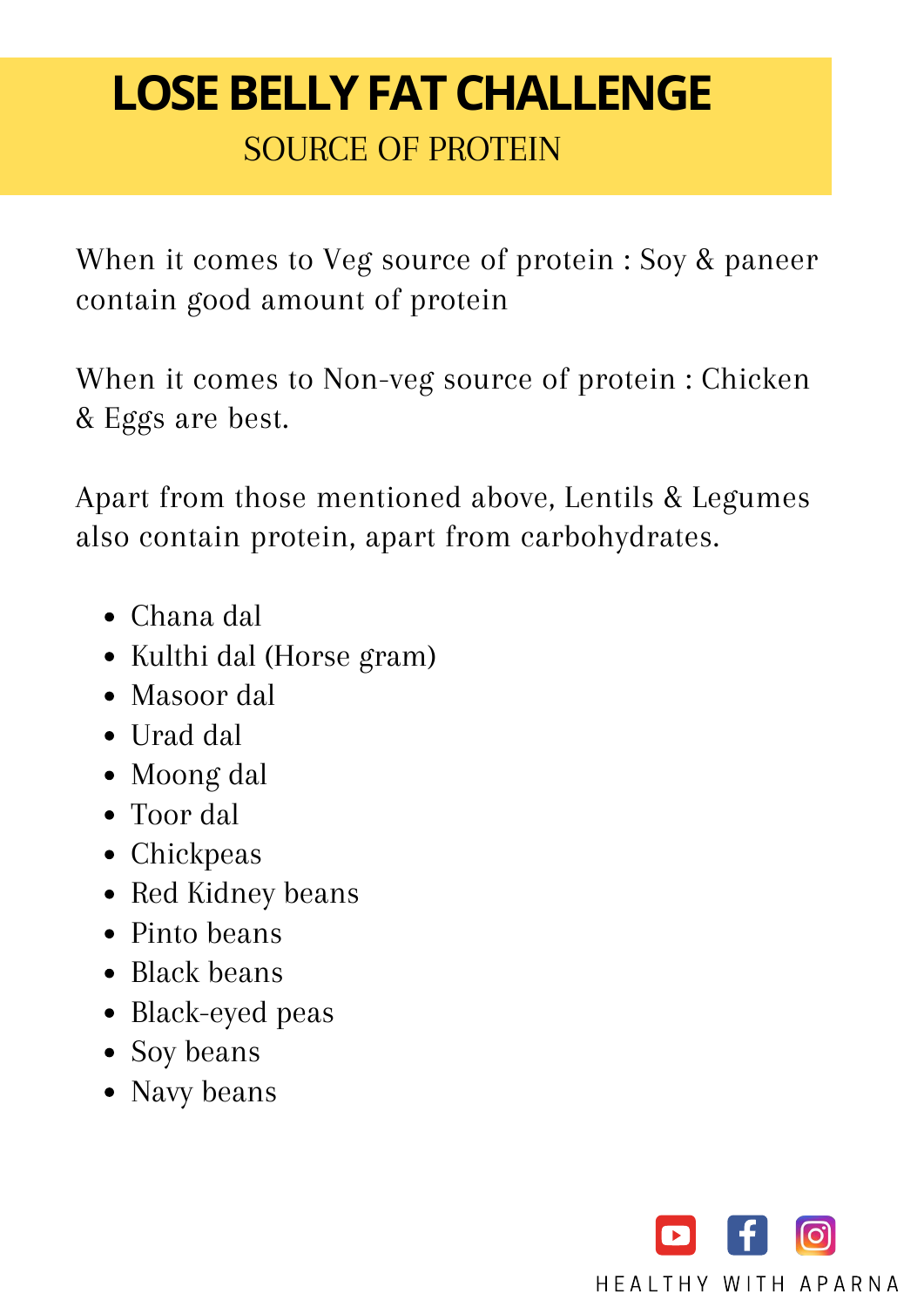# TIPS TO MAINTAIN HEALTHY EATING **LOSE BELLY FAT CHALLENGE**

- Replace soft drinks, packed fruit juices and sports drinks that are loaded with sugar with water or fresh fruit juices.
- Choose a variety of foods from all the different food groups - fruits and veggies, grains, including whole grains, protein, and dairy.
- Keep healthy foods handy such as nuts, nut butter, fruits, dates, dark chocolate.
- Eat when you 're hungry. If you 're tempted to eat because you 're bored, that's your mind telling you to find something else to do.
- Eat a healthy breakfast every day.
- Don't eat meals or snacks while watching TV because you 'll probably end up eating more than you intend to.
- Pay attention to portion sizes. If a portion is large, cut it in half.

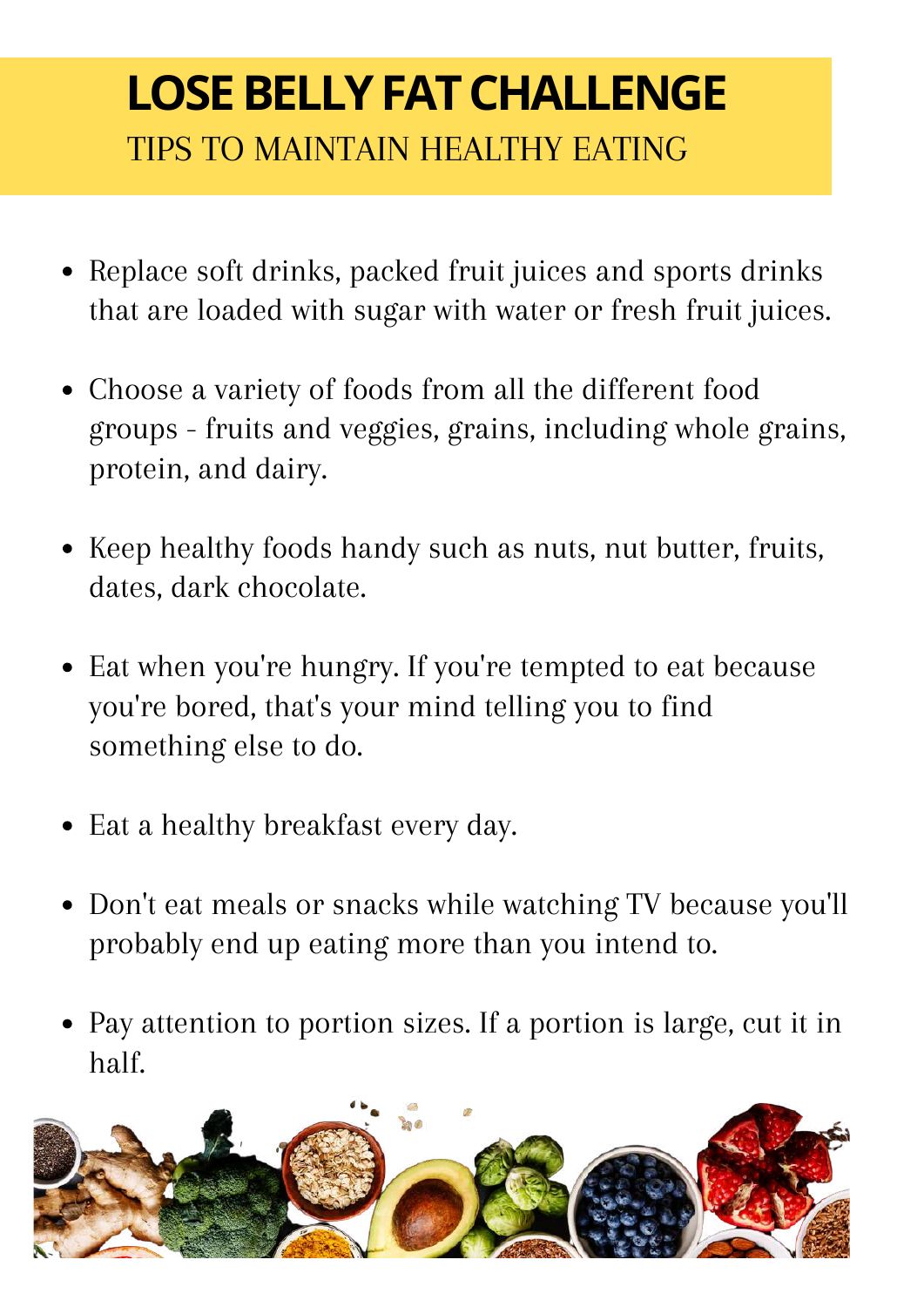# **LOSE YOUR BELLY FAT CHAL LE N G E 21 DAYS P ROG RAM**

W W W . HEAL THY WITH A PARNA . COM

Click on the link of workout and you can lead to the video

| DAY <sub>1</sub>              | DAY 2                              | DAY <sub>3</sub>                   | DAY 4                         | DAY <sub>5</sub>              |
|-------------------------------|------------------------------------|------------------------------------|-------------------------------|-------------------------------|
| 5 min Belly<br><b>Workout</b> | Full body<br><u>workout</u>        | 5 min Belly<br>Workout             | Full body<br><u>workout</u>   | 5 min Belly<br><b>Workout</b> |
| DAY <sub>6</sub>              | DAY <sub>7</sub>                   | DAY <sub>8</sub>                   | DAY <sub>9</sub>              | <b>DAY 10</b>                 |
| <b>REST</b><br><b>DAY</b>     | <b>REST</b><br><b>DAY</b>          | <u>Total body</u><br><u>Tabata</u> | <u>Core</u><br><b>Workout</b> | Full body<br><u>workout</u>   |
|                               |                                    |                                    |                               |                               |
| <b>DAY 11</b>                 | <b>DAY 12</b>                      | <b>DAY 13</b>                      | <b>DAY 14</b>                 | <b>DAY 15</b>                 |
| <u>Core</u><br>Workout        | <b>Total body</b><br><u>Tabata</u> | 5 min Belly<br><u>Workout</u>      | <b>REST</b><br><b>DAY</b>     | <b>REST</b><br><b>DAY</b>     |
| <b>DAY 16</b>                 | <b>DAY 17</b>                      | <b>DAY 18</b>                      | <b>DAY 19</b>                 | <b>DAY 20</b>                 |

[Core](https://youtu.be/AJuB_SXcW74) **[Workout](https://youtu.be/AJuB_SXcW74)** OR **[HIIT](https://youtu.be/Y4ZpcARm77s)** 

**DAY 21**

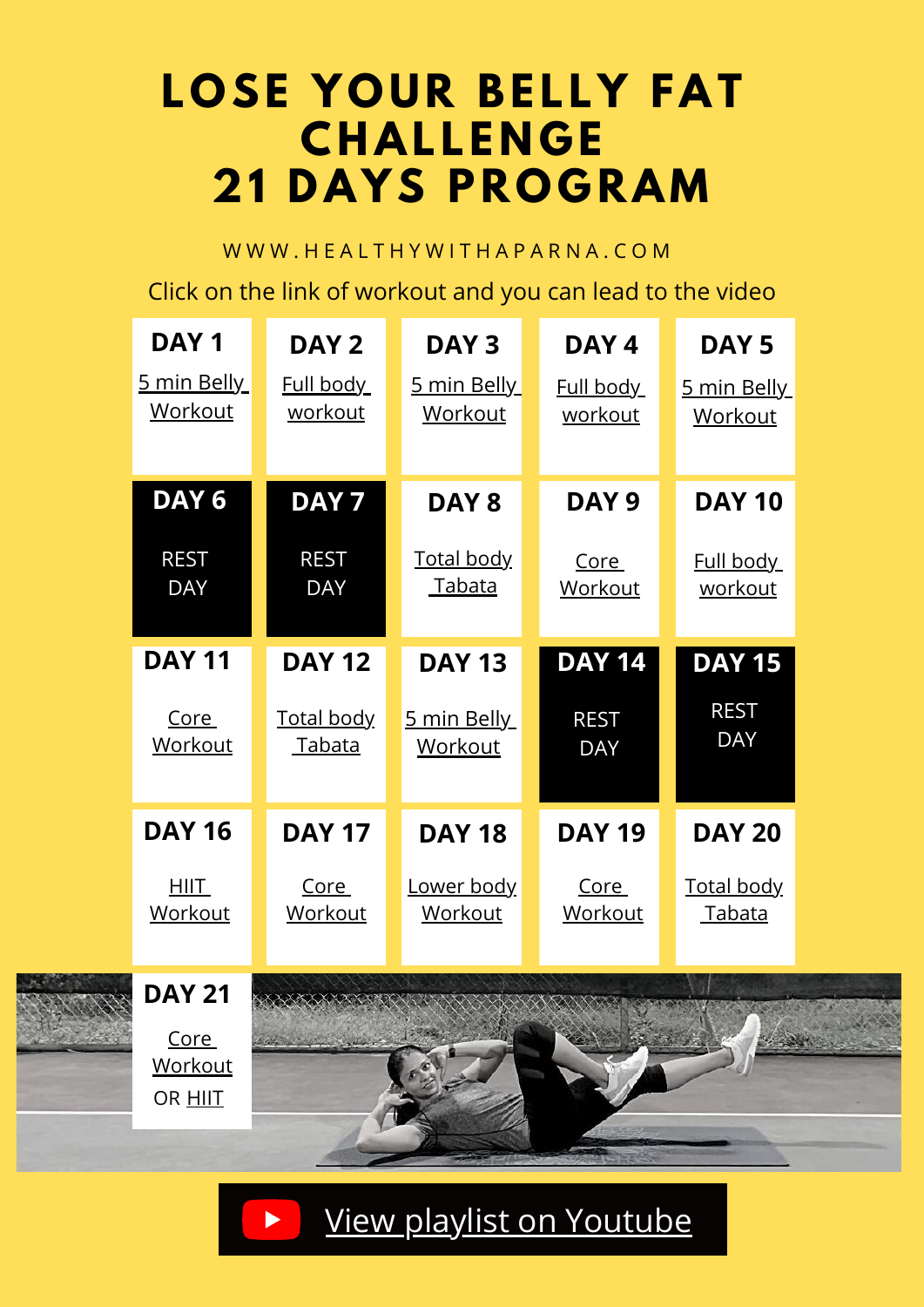### TIPS TO STAY HEALTHY **LOSE BELLY FAT CHALLENGE**



Take care of your body, its the only place where you have to live in.